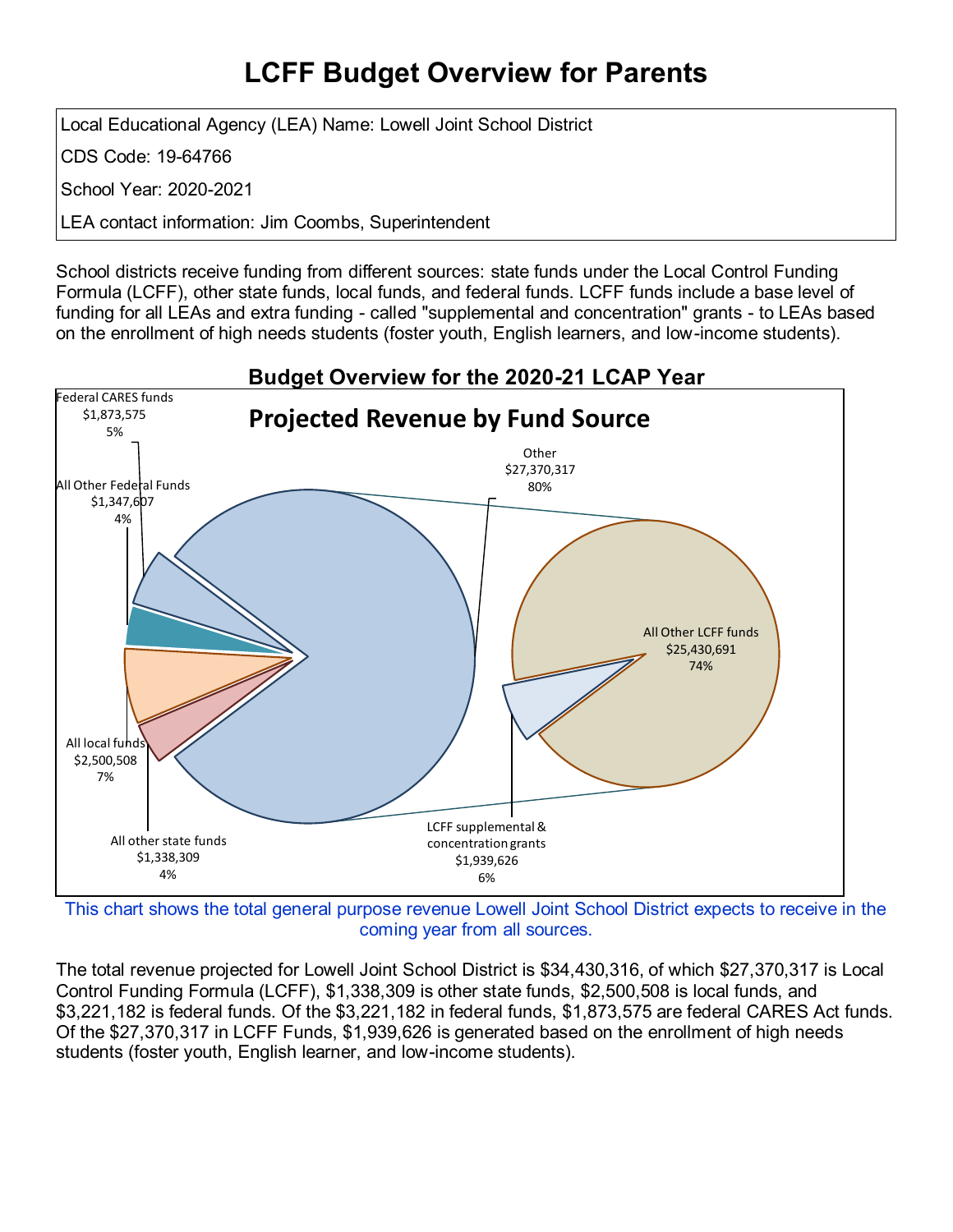# **LCFF Budget Overview for Parents**

For the 2020-21 school year school districts must work with parents, educators, students, and the community to develop a Learning Continuity and Attendance Plan (Learning Continuity Plan). The Learning Continuity Plan replaces the Local Control and Accountability Plan (LCAP) for the 2020–21 school year and provides school districts with the opportunity to describe how they are planning to provide a high-quality education, social-emotional supports, and nutrition to their students during the COVID-19 pandemic.



This chart provides a quick summary of how much Lowell Joint School District plans to spend for planned actions and services in the Learning Continuity Plan for 2020-2021and how much of the total is tied to increasing or improving services for high needs students.

Lowell Joint School District plans to spend \$33,937,772 for the 2020-21 school year. Of that amount, \$2,501,732 is tied to actions/services in the Learning Continuity Plan and \$31,436,040 is not included in the Learning Continuity Plan. The budgeted expenditures that are not included in the Learning Continuity Plan will be used for the following:

Approximately 14 million in certificated salaries was not included in the Learning Continuity Plan in addition to another 5 million in classified salaries. The additional cost of benefits for these salaries was also not included in the Learning Continuity Plan for another 8 million. These salaries are typically represented in other action items within the Local Control Accountability Plan that was postponed in June of 2020 and subsequently replaced for the current year only by the Learning Continuity Plan. An additional 2 million will be spent on Books/Supplies and Non Capitalized Equipment with another 900K on professional services and licensing, and 550K on utilities. The remainder includes expenses for repairs and services, insurance, and phone and postage expenses. These are also typical expenses accounted for within the larger Local Control Accountability Plan, but they were not included as specific responses to the changes in budgeting due to the school closures and need for distance learning due to the pandemic. While not a part of the general fund, there are a number of additional expenses for major maintenance projects funded through the successful bond that are taking place primarily at Olita and Macy for the current year (the remaining schools will be addressed in future years).